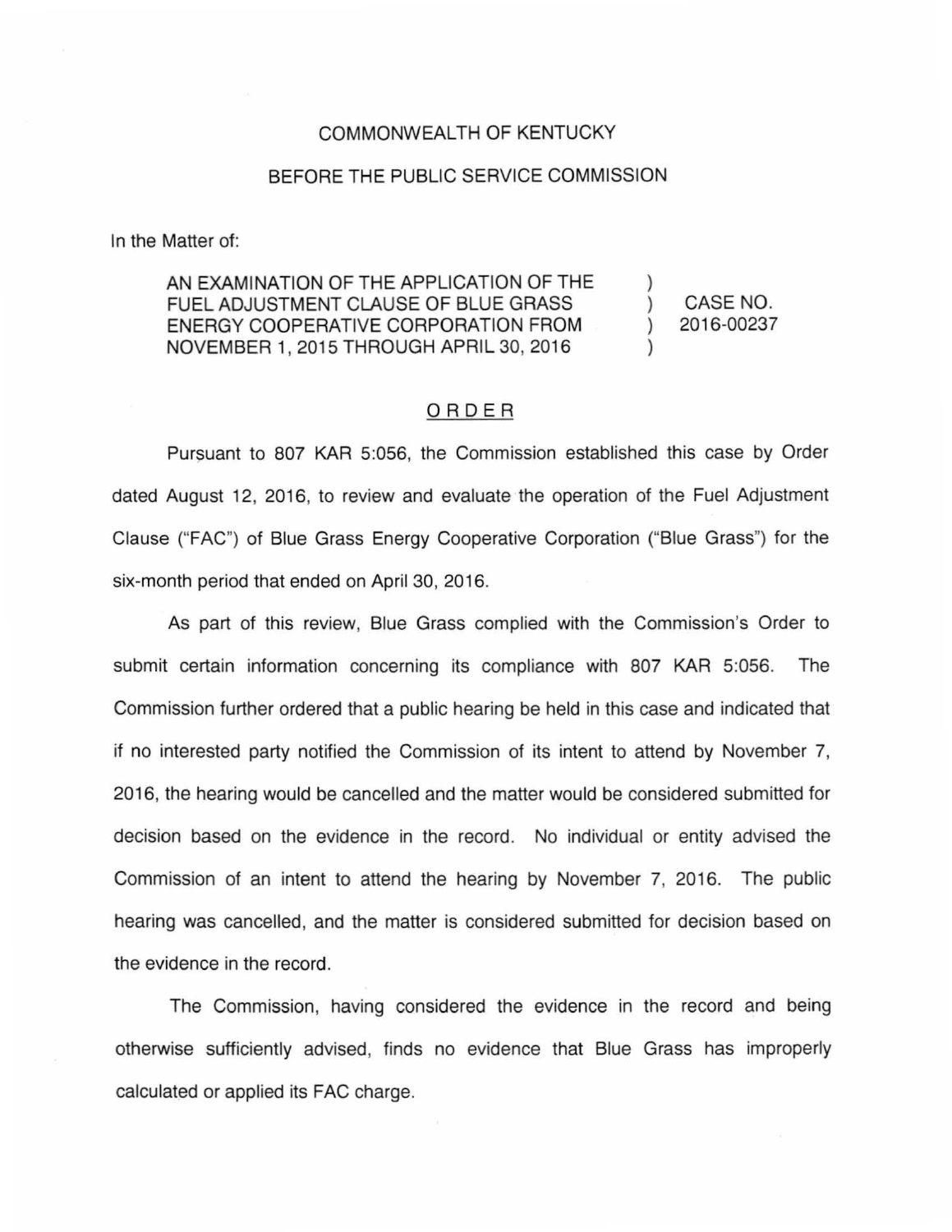IT IS THEREFORE ORDERED that the charges and credits applied by Blue Grass through the FAC for the period November 1, 2015, through April 30, 2016, are approved.

By the Commission



ATTEST:

Jaline K. Mathews

Case No. 2016-00237